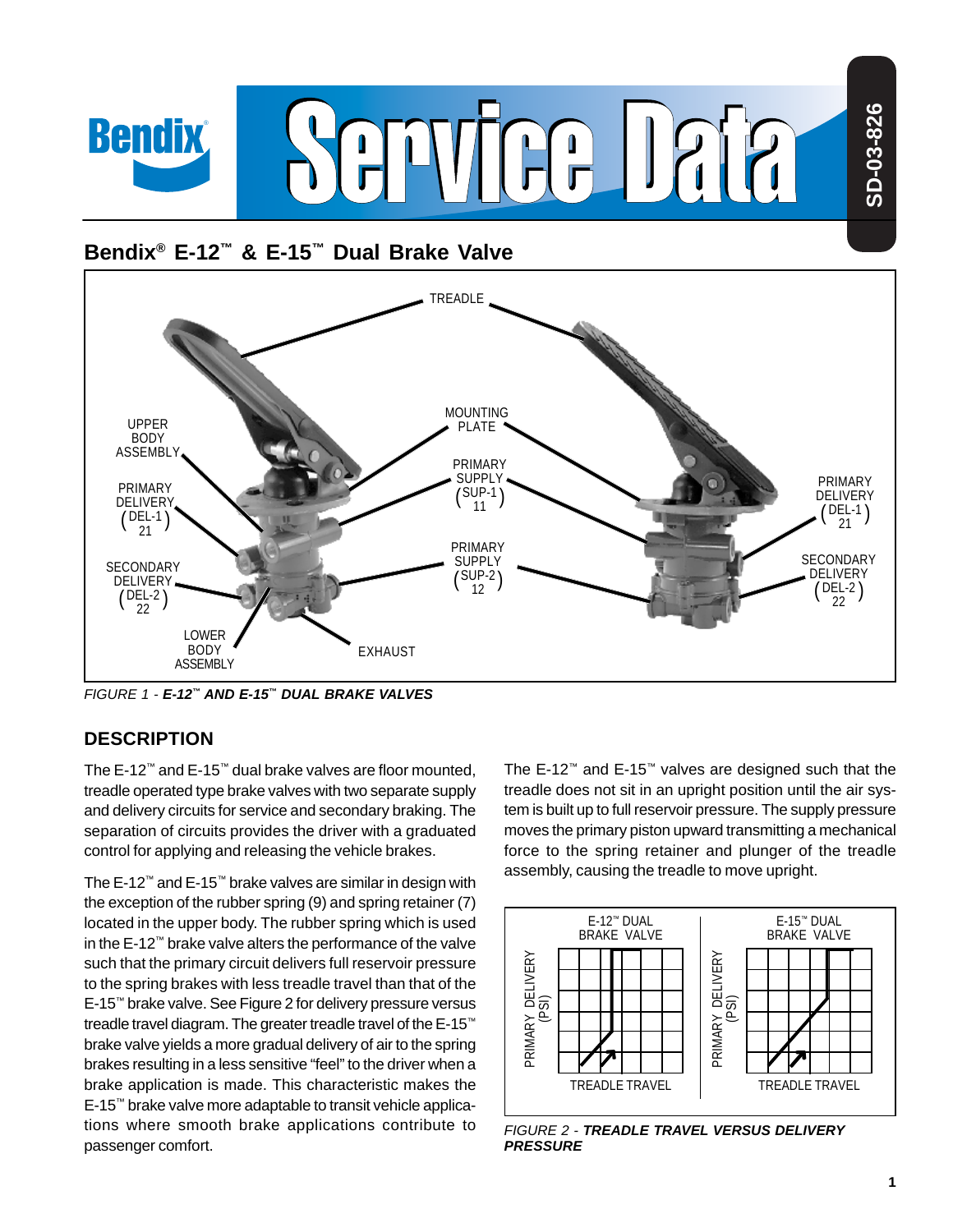

FIGURE 3 - **E-12™ DUAL BRAKE VALVE CROSS SECTIONAL VIEW**

The circuits in the E-12™/E-15™ valves are identified as follows: The no. 1 or primary circuit is that portion of the valve between the primary piston (2) and the secondary piston (18); the no. 2 or secondary circuit portion consists of the area between the secondary piston and the exhaust cavity.

The supply, delivery and exhaust ports of the E-12™/E-15™ brake valves are identified by designations cast into the valve body adjacent to their associated port. (See Figure 1). The primary supply and delivery ports are located in the upper body portion while the secondary supply and delivery ports are located in the lower body portion of the valve.

The primary circuit of the valve is similar in operation to a standard single-circuit air brake valve and under normal operating conditions the secondary circuit is similar in operation to a relay valve.

Both the primary and secondary circuits of the brake valve use a common exhaust protected by an exhaust diaphragm.

# **OPERATION**

# **APPLYING: NORMAL OPERATION-PRIMARY CIRCUIT PORTION**

When the brake treadle (26) is depressed, the plunger (27) exerts a force on the spring retainer (7), graduation spring (8) and primary piston (2). The primary piston, which contains the exhaust valve seat closes the primary circuit exhaust valve. As the exhaust valve closes the inlet valve for the primary circuit moves off of its seat allowing the air from the supply port of the primary circuit to flow out the delivery port of the same circuit.



FIGURE 4 - **TYPICAL PIPING SCHEMATIC**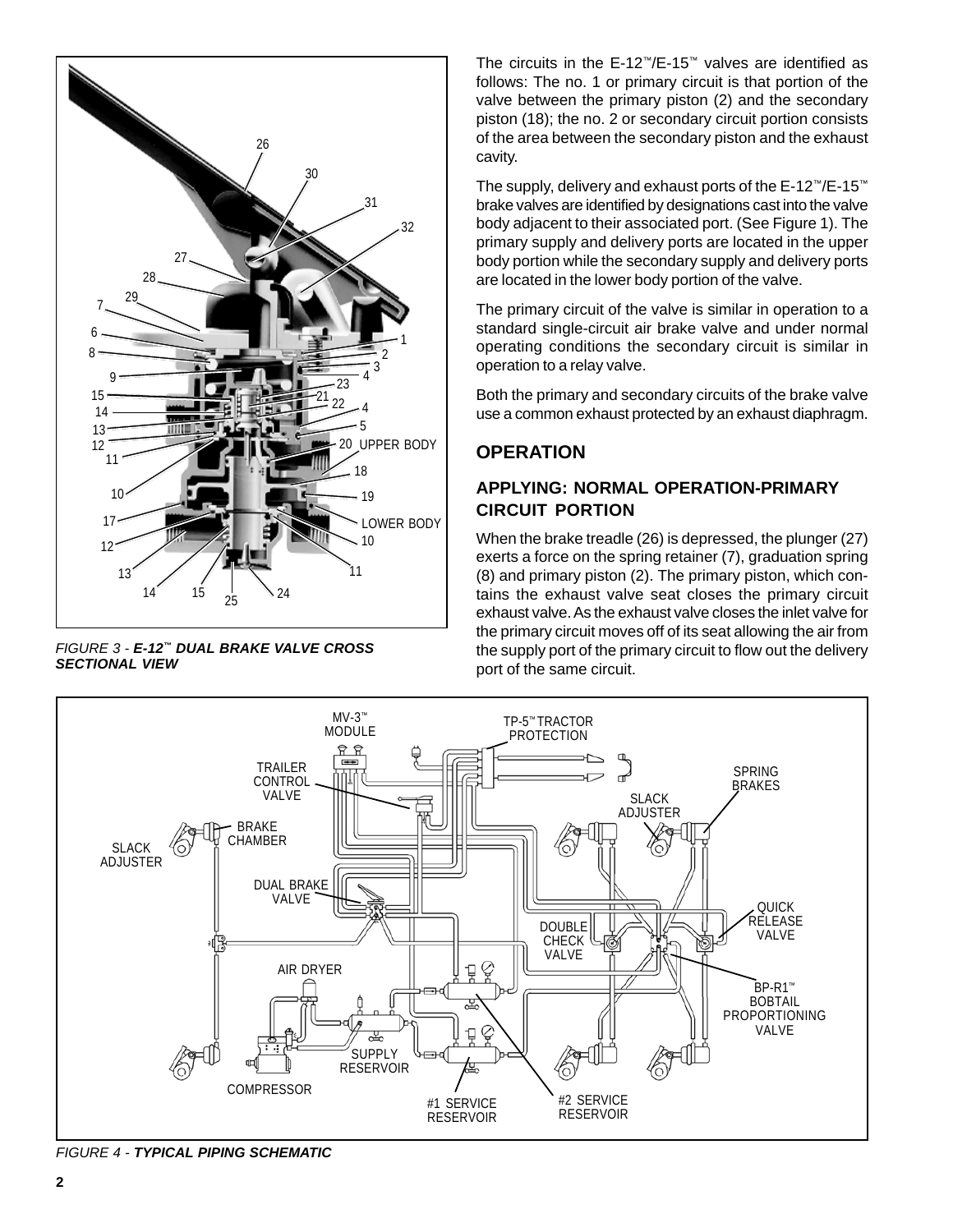

### **APPLYING: NORMAL OPERATION-SECONDARY CIRCUIT PORTION**

The relay piston moves down with the primary piston and closes the secondary circuit exhaust. When the inlet valve in the primary portion of the valve is moved off its seat, air passes through the bleed passage in the lower portion of the upper body and enters the relay piston cavity. The air moves the relay piston (18) downward and opens the secondary inlet valve, allowing the air from the secondary supply to flow out the delivery port of the same circuit.

# **APPLYING: LOSS OF AIR IN THE PRIMARY CIRCUIT**

If air is lost in the primary circuit, the valve will function as follows: As the brake pedal is depressed and no air pressure is present in the primary circuit, the primary piston (2) will mechanically move the relay piston closing the secondary exhaust and opening the inlet valve of the same circuit allowing air flow from the secondary supply to its associated delivery port.

### **APPLYING: LOSS OF AIR IN THE SECONDARY CIRCUIT**

If the air is lost in the secondary circuit, the primary circuit will function as described above under Normal Operation: Primary circuit portion.



FIGURE 5 - **APPLYING - NORMAL OPERATION** FIGURE 6 - **APPLYING - FAILURE IN THE PRIMARY CIRCUIT**

### **BALANCED: PRIMARY CIRCUIT PORTION**

When the primary delivery pressure acting upon the primary piston (2), equals the resultant mechanical force of the brake treadle application, the primary piston will close preventing further air flow from the supply to the delivery port of the brake valve. The exhaust valve remains closed preventing the escape of air through the exhaust port.



FIGURE 7 - **APPLYING - FAILURE IN THE SECONDARY CIRCUIT**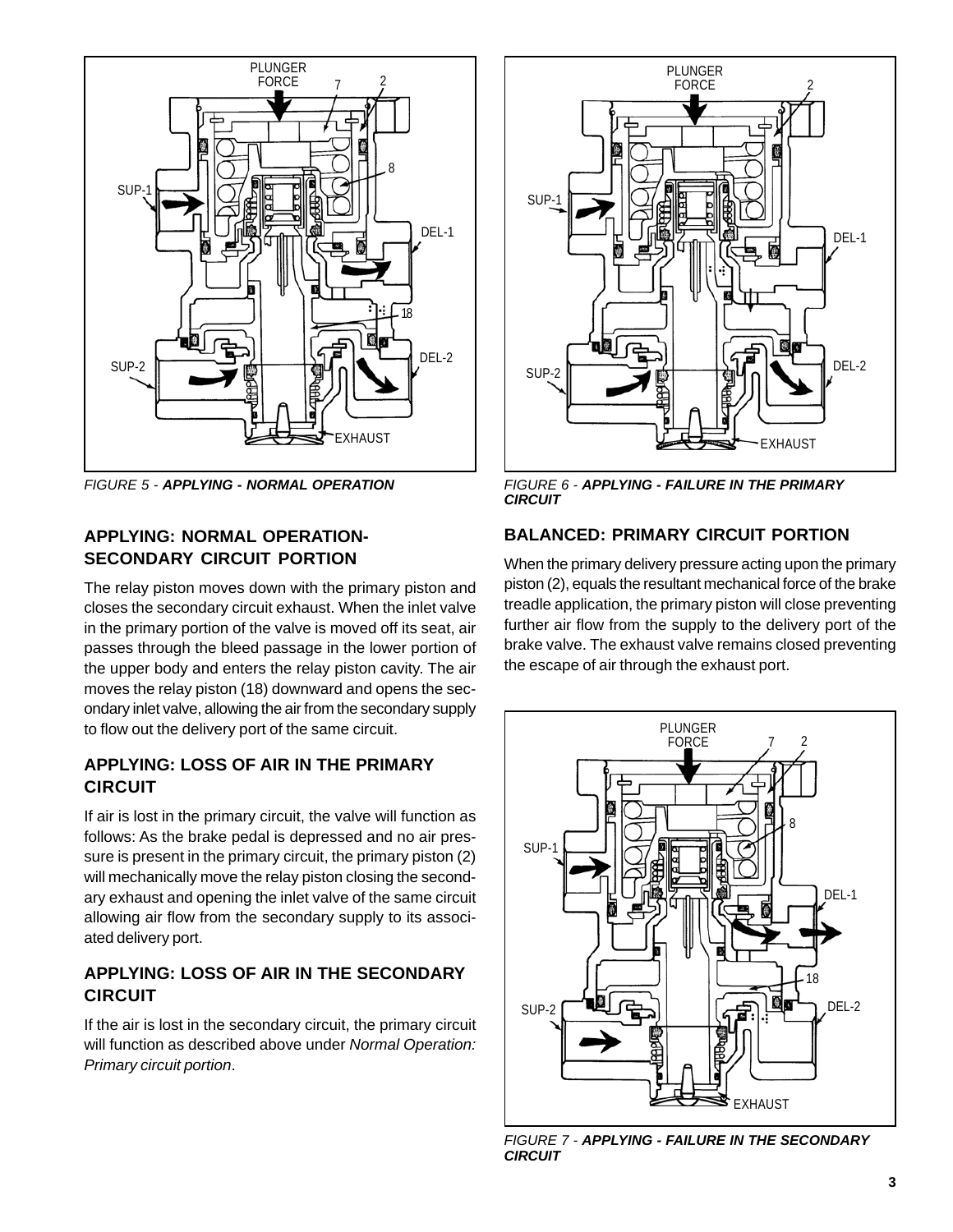

FIGURE 8 - **BALANCED POSITION**

# **BALANCED: SECONDARY CIRCUIT PORTION**

When the air pressure on the secondary side of the relay piston approaches the pressure being delivered on the primary side of the relay piston, the relay piston moves closing the secondary inlet valve preventing further air flow from the supply line through the valve. The exhaust remains closed as the secondary delivery pressure balances the primary delivery pressure.



**RELEASING: PRIMARY CIRCUIT PORTION**

When the force on the brake treadle is released, the mechanical force is removed from the graduation spring (8) and the primary piston (2). Air pressure in the delivery circuit moves the primary piston exhaustive valve, allowing air pressure in the primary piston to exhaust through the exhaust port.

# **RELEASING: SECONDARY CIRCUIT PORTION**

When the brake treadle is released, air is exhausted from the primary circuit side of the relay piston through the bleed passage. Air pressure in the delivery side of the secondary circuit moves the relay piston upward, opening the secondary exhaust valve allowing air pressure in the secondary delivery line to exhaust out the exhaust port.

# **PREVENTIVE MAINTENANCE**

**Important:** Review the warranty policy before performing any intrusive maintenance procedures. An extended warranty may be voided if intrusive maintenance is performed during this period.

Because no two vehicles operate under identical conditions, maintenance and maintenance intervals will vary. Experience is a valuable guide in determining the best maintenance interval for any one particular operation.

Visually check for physical damage to the brake valve such as broken air lines and broken or missing parts.

#### **EVERY 3 MONTHS, 25,000 MILES OR 900 OPERATING HOURS:**

- 1. Remove any accumulated contaminates such as dirt and gravel from the heel of the treadle (26), plunger (27) plunger boot (28) and mounting plate (29).
- 2. Use a light oil, lubricate the treadle roller (30), roller pin (31) and hinge pin (32).
- 3. Inspect the plunger boot (28) for cracks, holes or deterioration and replace if necessary. Also check mounting plate and treadle for integrity, wear and corrosion and replace or repair as necessary.
- 4. Apply 2 to 4 drops of oil between plunger and mounting plate - **do not over oil!**
- 5. Check for excessive leakage as described in the Operation & Leakage Checks section of this manual.

#### **EVERY YEAR, 100,000 MILES, OR 3,600 OPERATING HOURS:**

- 1. Perform steps 1 through 4 above.
- 2. Perform the operation and leakage checks described in the Operation & Leakage Checks section of this manual.

FIGURE 9 - **RELEASED MODE**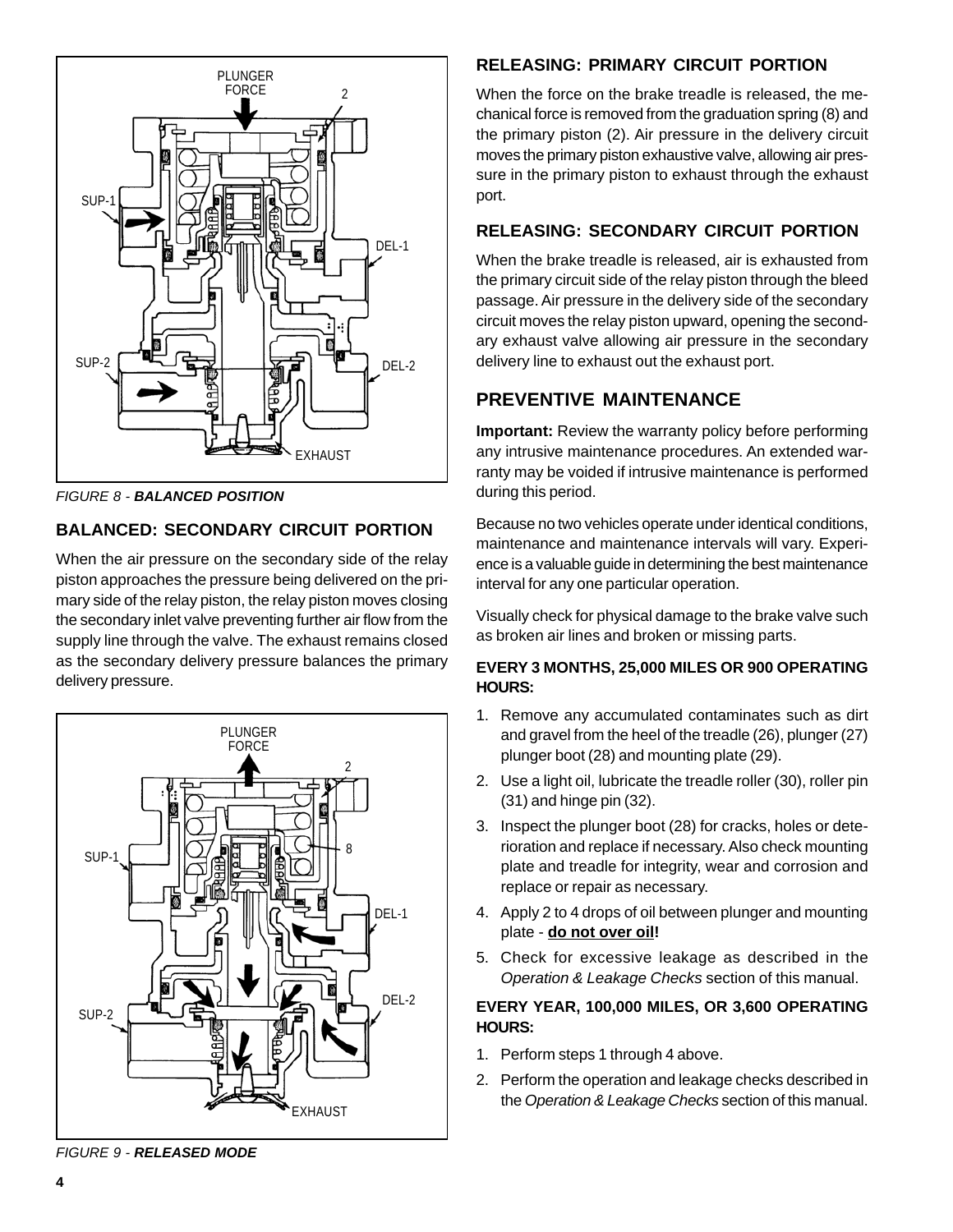# **OPERATION & LEAKAGE CHECKS**

# **GENERAL**

A change in vehicle braking characteristics or a low pressure warning may indicate a malfunction in one or the other brake circuit, and although the vehicle air brake system may continue to function, the vehicle should not be operated until the necessary repairs have been made and both braking circuits, including the pneumatic and mechanical devices are operating normally. If the brake valve does not function as described above or leakage is excessive, it is recommended that it be replaced with a new or remanufactured unit available at Bendix outlets. Always check the vehicle brake system for proper operation after performing brake work and before returning the vehicle to service.

# **OPERATING CHECK**

Check the delivery pressure of both No. 1 and No. 2 circuits using test gauges known to be accurate.

**Note:** The treadle or pedal will not be in a "normal" released position until the air brake system is pressurized. The pedal or treadle will rise to its normal release position as the brake system is pressurized from 0 psi.

Depress the treadle to several positions between the fully released and fully applied positions and check the delivered pressure on the test gauges to see that it varies equally and proportionately with the movement of the brake pedal.

After a full application is released, the reading on the test gauges should fall off to zero promptly. It should be noted that the No. 1 circuit delivery pressure will be about 4 psi greater than the No. 2 circuit delivery pressure with both supply reservoirs at the same pressure. This in normal for this valve.

# **LEAKAGE CHECK**

Make and hold a pressure application of 20 psi.

Coat the exhaust port and body of the brake valve with a soap solution.

Leakage permitted is a 1" bubble in 3 seconds in both the applied and released positions.

# **WARNING! PLEASE READ AND FOLLOW THESE INSTRUCTIONS TO AVOID PERSONAL INJURY OR DEATH:**

**When working on or around a vehicle, the following general precautions should be observed at all times.**

**1. Park the vehicle on a level surface, apply the parking brakes, and always block the wheels. Always wear safety glasses.**

- **2. Stop the engine and remove ignition key when working under or around the vehicle. When working in the engine compartment, the engine should be shut off and the ignition key should be removed. Where circumstances require that the engine be in operation, EXTREME CAUTION should be used to prevent personal injury resulting from contact with moving, rotating, leaking, heated or electrically charged components.**
- **3. Do not attempt to install, remove, disassemble or assemble a component until you have read and thoroughly understand the recommended procedures. Use only the proper tools and observe all precautions pertaining to use of those tools.**
- **4. If the work is being performed on the vehicle's air brake system, or any auxiliary pressurized air systems, make certain to drain the air pressure from all reservoirs before beginning ANY work on the vehicle. If the vehicle is equipped with an AD-IS™ air dryer system or a dryer reservoir module, be sure to drain the purge reservoir.**
- **5. Following the vehicle manufacturer's recommended procedures, deactivate the electrical system in a manner that safely removes all electrical power from the vehicle.**
- **6. Never exceed manufacturer's recommended pressures.**
- **7. Never connect or disconnect a hose or line containing pressure; it may whip. Never remove a component or plug unless you are certain all system pressure has been depleted.**
- **8. Use only genuine Bendix® replacement parts, components and kits. Replacement hardware, tubing, hose, fittings, etc. must be of equivalent size, type and strength as original equipment and be designed specifically for such applications and systems.**
- **9. Components with stripped threads or damaged parts should be replaced rather than repaired. Do not attempt repairs requiring machining or welding unless specifically stated and approved by the vehicle and component manufacturer.**
- **10. Prior to returning the vehicle to service, make certain all components and systems are restored to their proper operating condition.**

#### **VEHICLE PREPARATION**

- 1. Park the vehicle on a level surface and block the wheels and/or hold the vehicle by means other than the air brakes.
- 2. Drain the air pressure from all vehicle reservoirs.

#### **VALVE REMOVAL**

- 1. Identify and mark or label all air lines and their respective connections on the brake valve to facilitate ease of installation. Disconnect all air lines.
- 2. Mark the relationship of the valve body to the mounting plate then remove the valve from its mounting on the vehicle.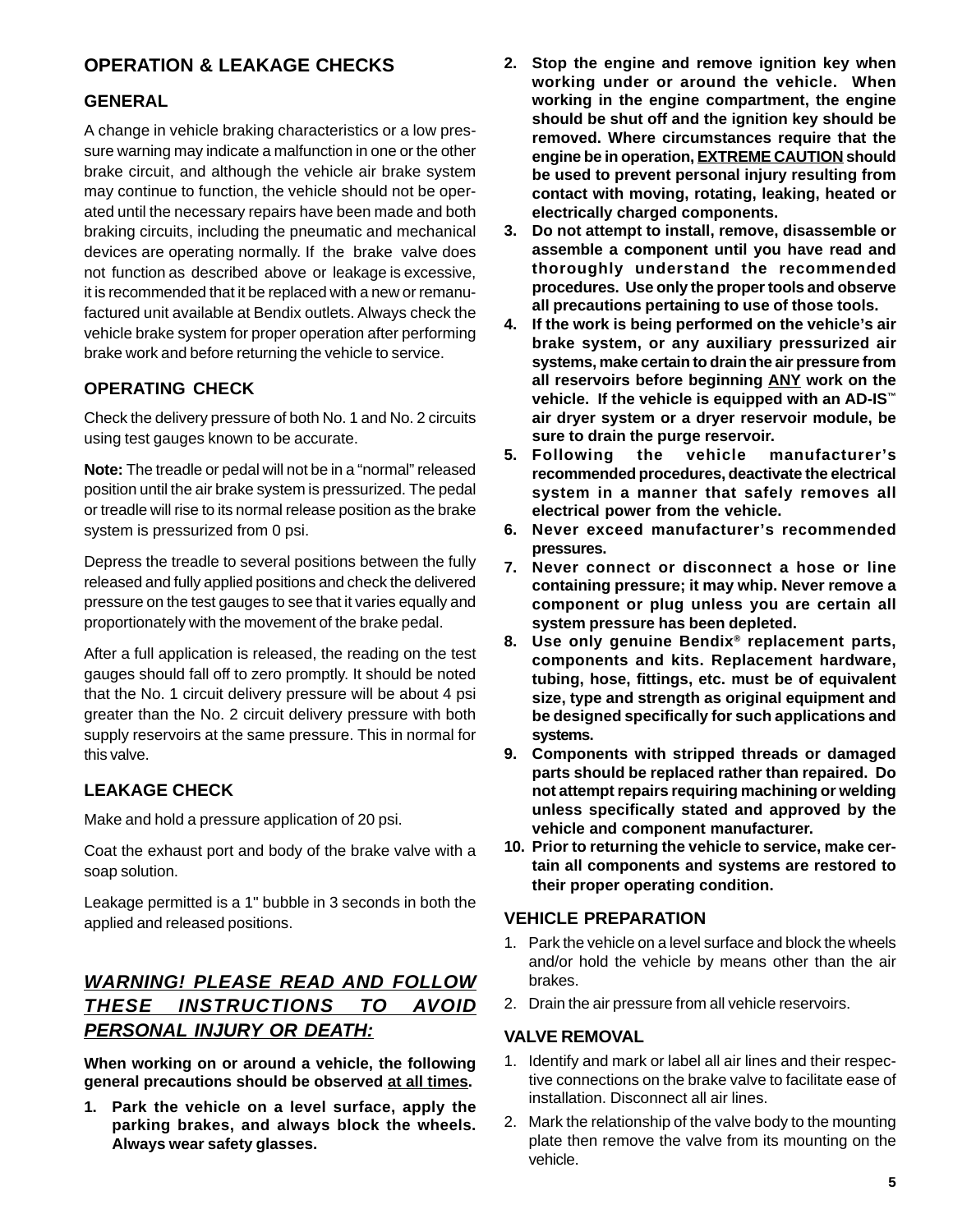

FIGURE 10 - **EXPLODED VIEW**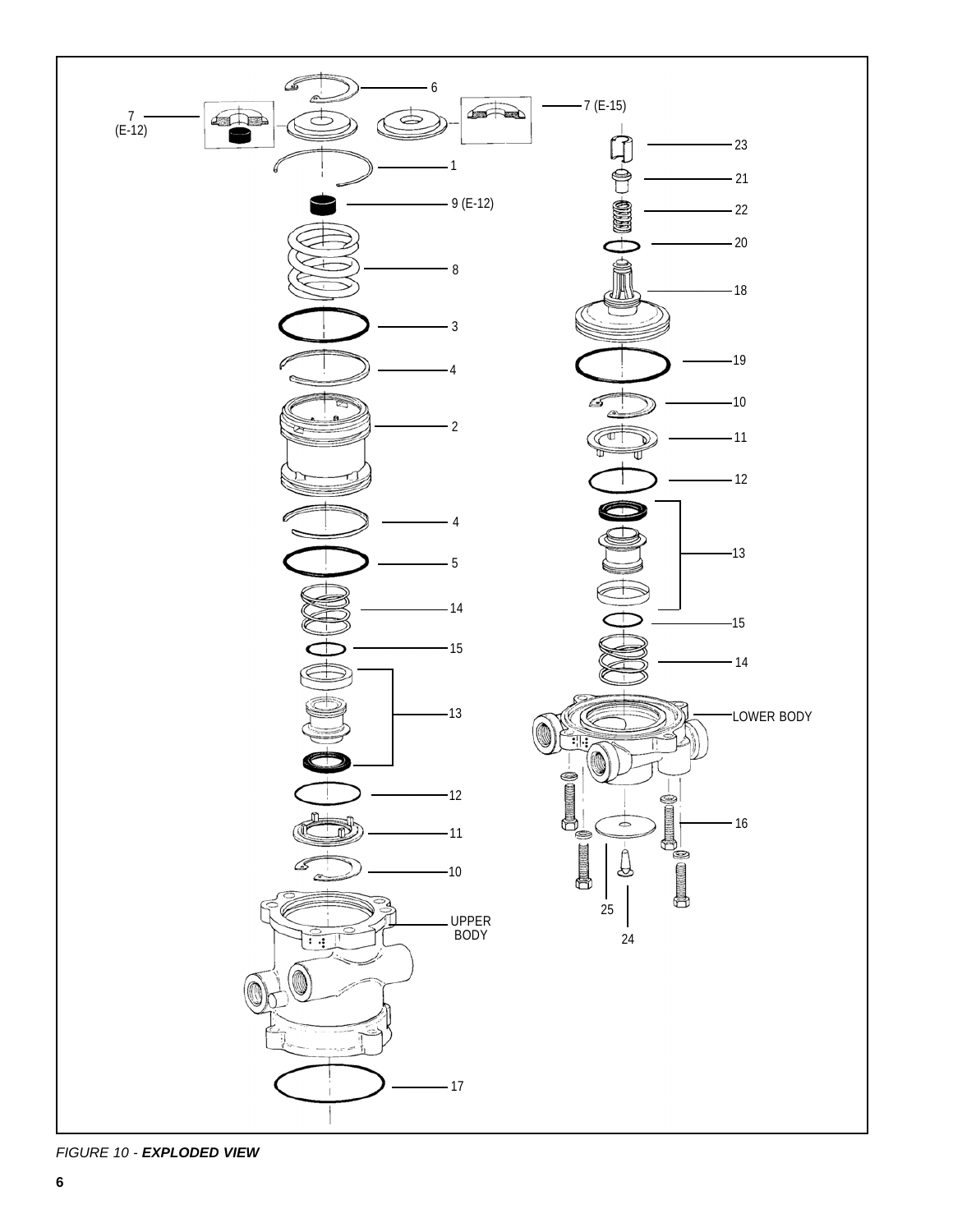### **DISASSEMBLY**

The following disassembly and assembly procedure is presented for reference purposes and presupposes that a major rebuild of the brake valve is being undertaken. Several replacement parts and maintenance kits are available which do not require full disassembly. The instructions provided with these parts and kits should be followed in lieu of the instructions presented here.

**Caution:** The brake valve may be lightly clamped in a bench vise during disassembly, however, over clamping will result in damage to the valve and result in leakage and/ or malfunction. If a vise is to be used, position the valve so that the jaws bear on the delivery and supply ports on opposing sides of the valve's upper body.

- 1. Remove all air line fittings and plugs.
- 2. Mark the relationship of the upper and lower body (a scribed line can be used) then remove the four cap screws (16) that secure the lower body to the upper body. Separate the two body halves and remove and discard the o-ring (17).
- 3. Pull the secondary piston (18) out of the upper body and remove and discard the o-rings (19 & 20) from it.
- 4. Remove and discard the special beveled retaining ring (10) from the lower body while manually holding and compressing the valve seat (11) in place.
- 5. Slowly release the valve seat (11), allowing it to rise out of the body. Remove the valve seat (11) then remove and discard the o-ring (12).
- 6. Remove and discard the valve assembly (13) along with its o-ring (15) from the lower body. Remove the valve assembly return spring (14).
- 7. Carefully remove and discard the exhaust diaphragm retainer (24) and exhaust diaphragm (25) from the lower body.

**Note:** Some E-12™ & E-15™ brake valves have threaded exhaust ports in lieu items 24 & 25.

- 8. Using finger force, push the piston (2) into the body until the piston retaining ring (1) is fully visible. Remove the piston retaining ring (1), taking care not to damage the piston bore in the body.
- 9. Gently tap the body on a soft surface to remove the piston (2). Remove and discard the o-rings (3 & 5) and both wear rings (4) from the piston (2).
- 10. Place the piston on a flat surface and using finger force, depress and hold the spring retainer (7), then remove and discard the retaining ring (6) from the piston (2).
- 11. Gently release the spring retainer (7), allowing it to rise out of the piston. Remove the spring retainer (7) and graduating spring (8) from the piston (2).

12. Remove and discard the rubber spring (9) from the interior of the piston (2).

**Note:** The rubber spring (9) is installed in the E-12™ brake valve only.

- 13. Remove and discard the special beveled retaining ring (10) from the piston (2) while manually holding and compressing the valve seat (11) in place.
- 14. Slowly release the valve seat (11), allowing it to rise out of the piston (2). Remove the valve seat (11), then remove and discard the o-ring (12).
- 15. Remove and discard the valve assembly (13) along with its o-ring (15) from the piston (2). Remove the valve assembly return spring (14).

### **CLEANING & INSPECTION**

- 1. Using mineral spirits or an equivalent solvent, clean and thoroughly dry all metal parts.
- 2. Inspect the interior and exterior of all metal parts that will be reused for severe corrosion, pitting and cracks. Superficial corrosion and or pitting on the exterior portion of the upper and lower body halves is acceptable.
- 3. Inspect the bores of both body halves for deep scuffing or gouges.
- 4. If the primary piston (2) is to be reused make certain that vents "A & B" are open and free of obstructions.
- 5. Make certain vent "C" is open in the upper body of the valve.
- 6. Inspect the pipe threads in both body halves. Make certain they are clean and free of thread sealant.
- 7. Inspect the treadle or pedal assembly and mounting plate which attaches to the basic valve. Make certain that the treadle or pedal roller turns freely and is lightly lubricated.

**Note:** Some treadle/pedal assemblies, not furnished by Bendix, do not employ a roller in which case make certain the mechanism in use moves across the plunger smoothly without binding or sticking. Inspect the plunger for excessive scuffing and wear. Check the plunger bore in the mounting plate for excessive wear as exhibited by "egg shaping." Inspect the mounting plate for severe corrosion paying particular attention to the area around the pedal or treadle fulcrum pin bores.

- 8. When applicable (in use), check the rubber boot installed between the plunger and mounting plate for deterioration or cracking. Replace if necessary.
- 9. Inspect all air line fittings and plugs for corrosion. Clean all old thread sealant from the pipe threads.

Any valve or treadle assembly component exhibiting a condition described in inspection steps 1 to 9 should be discarded and replaced before proceeding.